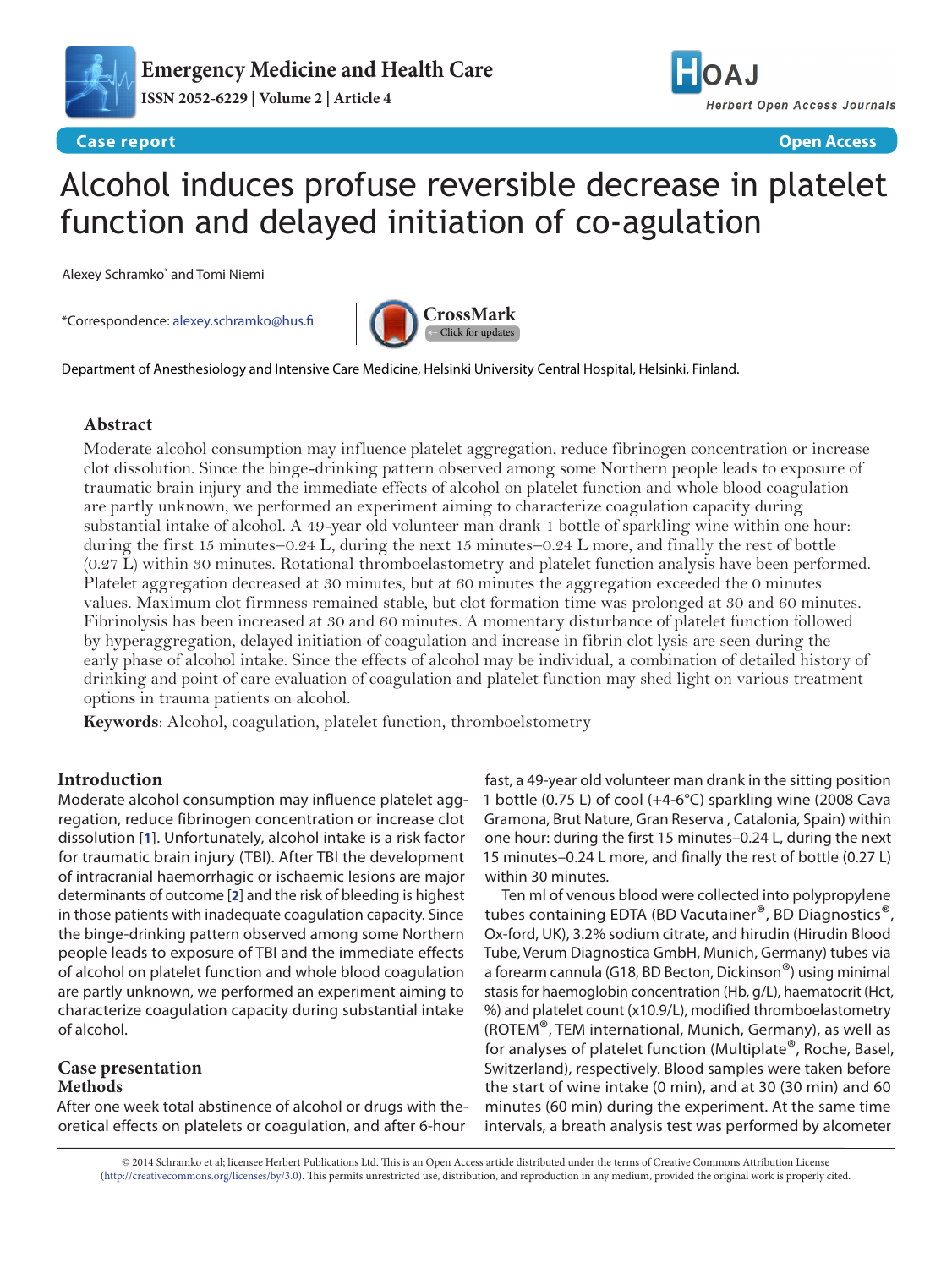doi: [10.7243/2052-6229-2-4](http://dx.doi.org/10.7243/2052-6229-2-4)

(Dräger®, Lubeck, Germany) to find out alcohol concentration. Additionally, immediately after sampling the whole blood was diluted with the test wine to make 15% vol. end-concentration of the wine at room temperature. There after, the samples were analyzed by ROTEM® and Multiplate®. The tests of ROTEM® included EXTEM® (extrinsic coagulation pathway) and FIBTEM® (fibrinogen clot) coagulation activators. Platelet function was analyzed with Multiplate® using thrombin reseptor-activating peptide (TRAP), arachidonic acid (ASPI), and adenosine diphosphate (ADP) activators.

### **Results**

All the coagulation tests were normal before the experiment. Platelet count decreased at 30 and 60 minutes, but Hb concentration remained unchanged (**Table 1**). Platelet aggregation (all three activators) decreased at 30 minutes, but at 60 minutes the aggregation exceeded the 0 minutes values. Maximum clot firmness remained stable, but clot formation time was prolonged at 30 and 60 minutes in EXTEM® and FIBTEM® an-alyses (**Table 2**). Maximum lysis increased in FIBTEM® at

**Table 1. Haemoglobin concentration, haematocrit and platelet count, multiplate and results of breath analysis test at study intervals and** *in vitro* **with 15% vol. end-concentration of wine.**

|                  |     |      |      | $0 \text{ min}$ 30 min 60 min 15% vol.<br>$(in \text{ vitro})$ |
|------------------|-----|------|------|----------------------------------------------------------------|
| Hb g/L           | 131 | 128  | 128  | 121                                                            |
| PC.              | 204 | 152  | 162  | 139                                                            |
| <b>TRAP, AUC</b> | 144 | 45   | 174  | 114                                                            |
| ASPI, AUC        | 109 | 31   | 130  | 64                                                             |
| ADP, AUC         | 60  | 25   | 91   | 19                                                             |
| Ethanol, %       | 0   | 0.92 | 0.94 |                                                                |

Hb: Haemoglobin concentration; PC: Platelet count; TRAP: Thrombin reseptor-activating peptide; ASPI: Arachidonic acid; ADP: Adenosine diphosphate; AUC: Area under curve

**Table 2. ROTEM parameters at study intervals, results of breath analysis test and** *in vitro* **with 15% vol. end-concentration of wine.**

|               |          |      |      | 0 min 30 min 60 min 15% vol.<br>$(in \text{ vitro})$ |
|---------------|----------|------|------|------------------------------------------------------|
| <b>EXTEM</b>  |          |      |      |                                                      |
| CFT, s        | 92       | 106  | 105  | 108                                                  |
| MCF, mm       | 63       | 59   | 59   | 58                                                   |
| ML, %         | 0        | 5    | 0    | 0                                                    |
| <b>FIRTEM</b> |          |      |      |                                                      |
| MCF, mm       | - 10     | 8    | 11   | 11                                                   |
| ML, %         | $\Omega$ | 8    | 25   | 22                                                   |
| Ethanol, % 0  |          | 0.92 | 0.94 |                                                      |

MCF: Maximum clot firmness; ML: Maximal lysis

30 and 60 minutes. The alcometer showed 0, 0.92, and 0.94% at 0, 30, and 60 minutes, respectively. *In vitro* 15% vol. endconcentration of wine in the whole blood induced comparable findings with the observations regarding the volunteer.

## **Discussion**

The present study demonstrates the immediate biphasic character of the coagulation capacity after substantial intake of alcohol in a man. The observations of the collapse of platelet function follows a rebound hyperaggregability with the simultaneous increase in fibrinogen clot dissolution. However, the most important parameter regarding traumatic coagulopathy, clot strength, remained stable although the development of whole blood clot was delayed and clot lysis enhanced.

The current findings may have direct clinical implications in TBI patients if the dynamic history of alcohol intake is known. It may be speculated that there is an increased risk of bleeding if TBI, or other trauma, occurs shortly after the start of drinking. At this phase, the three pathways of platelet activation are depressed by 72% (ASPI), 58% (ADP) and 69% (TRAP). This platelet inhibition is comparable with the combined effects of acetylsalisylic acid, clopidogrel and a glycoprotein-inhibitor on platelets and may be indicative of substantial increase risk of bleeding. However, this platelet dysfunction is short lived and later the platelets hyperaggregated even the alcometer results were unchanged. This finding may also indicate that to become a trauma victim later, i.e., 1 hour, after the start of drinking alcohol may be safer regarding only the platelet function and bleeding risk.

Traumatic hypocoagulopathy is defined by decrease in clot strength [**[3](#page-2-2)**]. Interestingly, in the current study the clot strength of the volunteer, and also *in vitro* with the 15% vol. end-concentration of wine, remained unchanged with simultaneous delay in clot formation. This finding is in accordance with previous studies [**[3](#page-2-2)**,**[4](#page-2-3)**], and clinically important, since the present guidelines regarding the treatment of traumatic coagulopathy are based on viscoelastic determination of clot strength. However, an attempt to counteract the particular effect of alcohol on clot formation may not be indicated since the developing clot representing combined function of extrinsic coagulation pathway and platelets (EXTEM), will be finally firm enough. In contrast, early administration of tranexamic acid to correct the increased alcohol induced lysis is supported by our study if a drunk man is a trauma victim, since the early administration of tranexamic acid in TBI or in spontaneous intracranial haematoma patients, prevents the development of intracranial bleeding. In the present observations, FIBTEM® maximum lysis was 8% at 30 minutes and 25% at 60 minutes, and *in vitro* 22% indicating hyperfibrinolysis which has also been shown to be present in 2.5-7% of TBI patients [**[5](#page-2-4)**]. Furthermore, the administration of tranexamic acid is in particular supported by the fact that the FIBTEM® clot strength was at the critical level of 8 mm